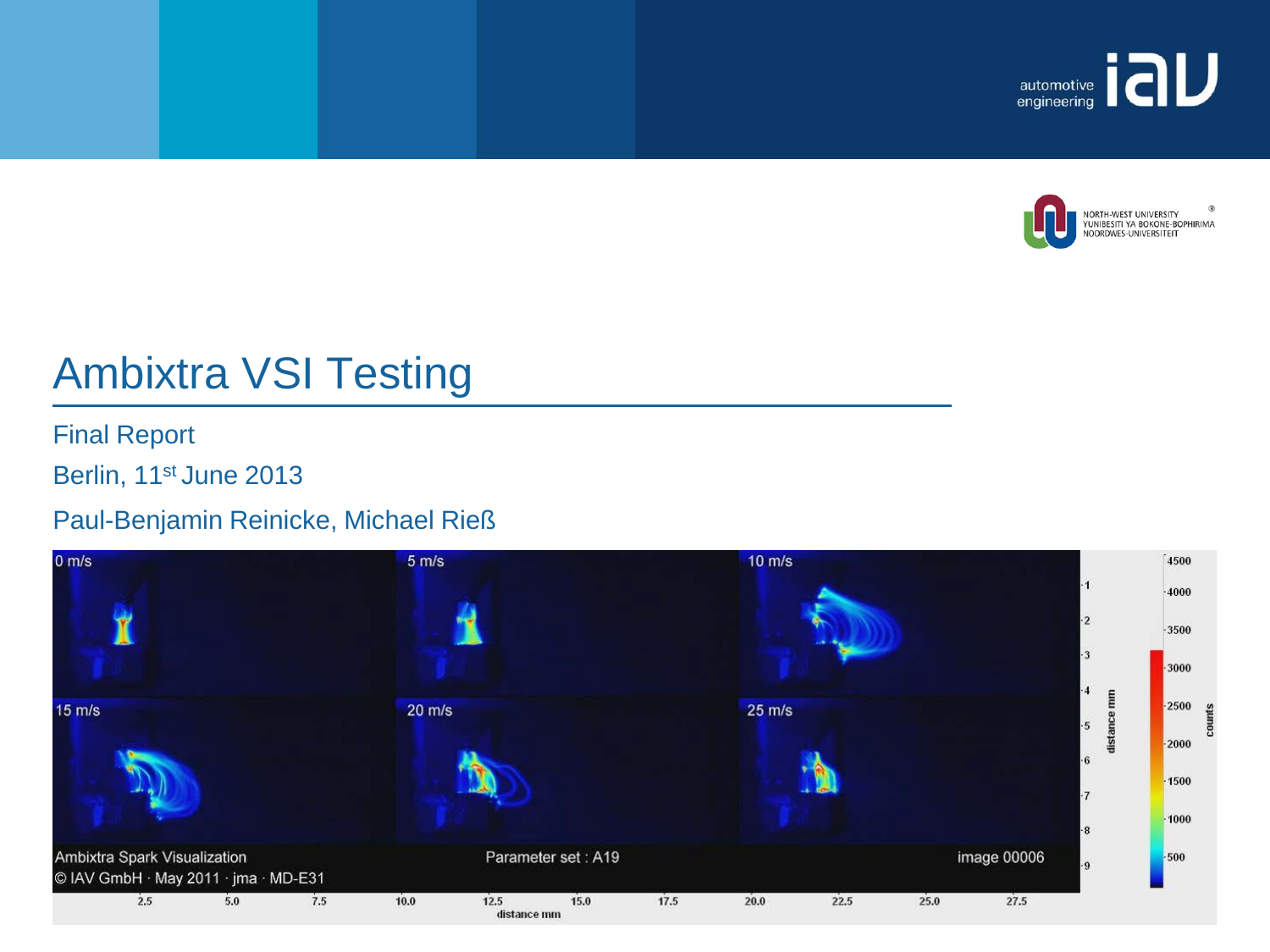# Phase 2.1: Variation of Ignition System 2000rpm/2.8bar stratified



#### **Goal of Variation:**

- Evaluation of best ignition system for robust misfire free operation in stratified mode at optimised injector position (GDI InjPos +2)
- Comparison of Ambixtra VSI system to WRC standard ignition system and a prototype high power ignition system

#### **Conduction of Variation:**

- Variation of EOI/SA with 2°CA step width
- Limits for variation: Misfire

 $-$  IMEPCOV = 5%

| speed:       | 2000rpm  |
|--------------|----------|
| IMEP:        | 2.8bar   |
| MAP:         | 1000mbar |
| EGR:         | 0%       |
| prail:       | 200bar   |
| <b>EOI1:</b> | var.     |
| $SA^{-}$     | var.     |

| injector type:   | <b>GDI-MH</b>  |
|------------------|----------------|
| injector nozzle: | GDI InjPos +2  |
| ignition system: | VSI / WRC / HP |
| spark plug:      | NGK / Bosch    |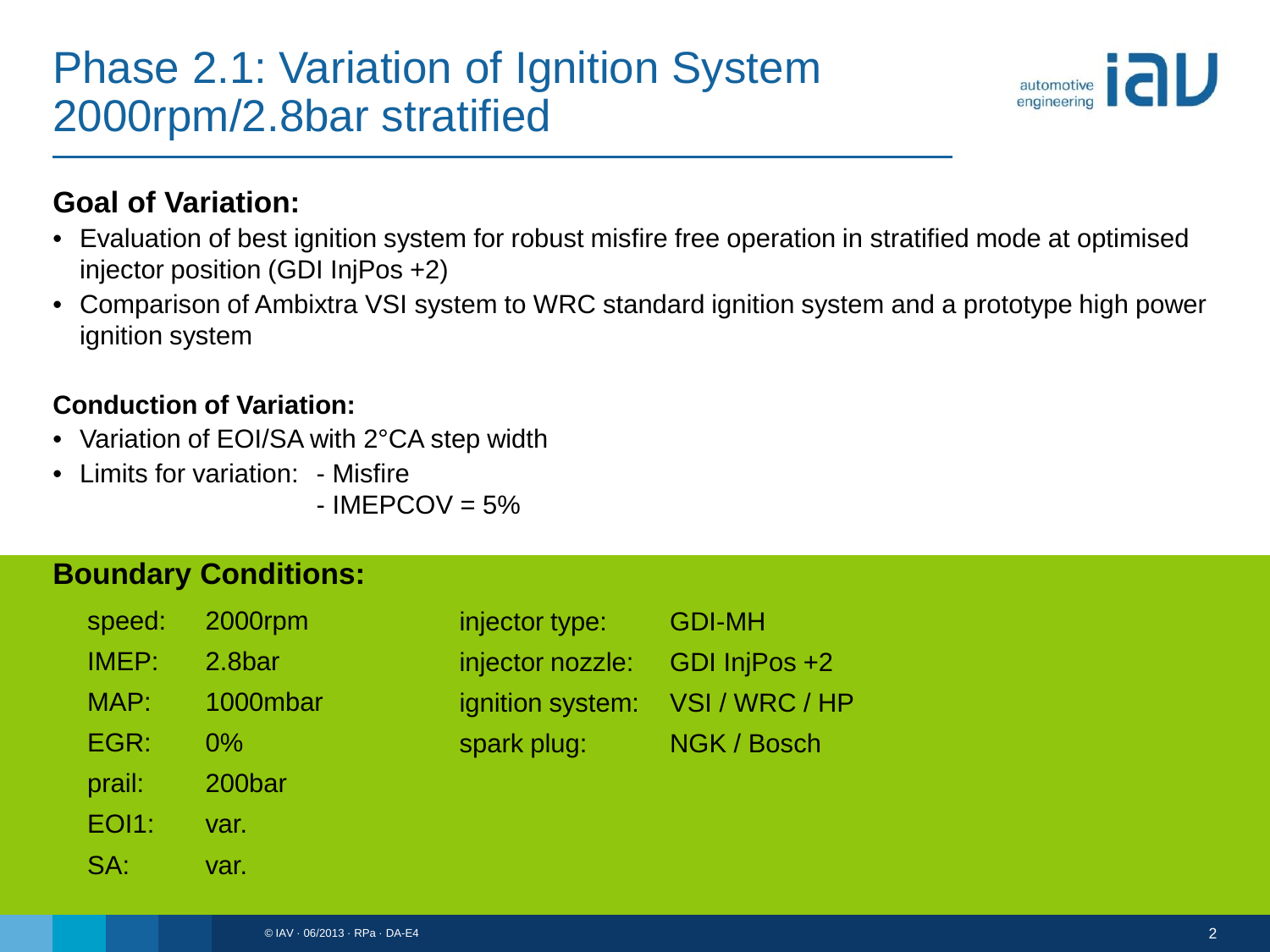# Phase 2.1: Variation of Ignition System 2000rpm/2.8bar stratified





- Comparison of VSI system with reference ignition system (WRC) shows marked improvement regarding inflammation probability and combustion robustness  $\rightarrow$  WRC enables no misfire free operation at all
- Compared to high power (HP) ignition system slight improvement of stratified combustion robustness and ignition delay (advanced CA50)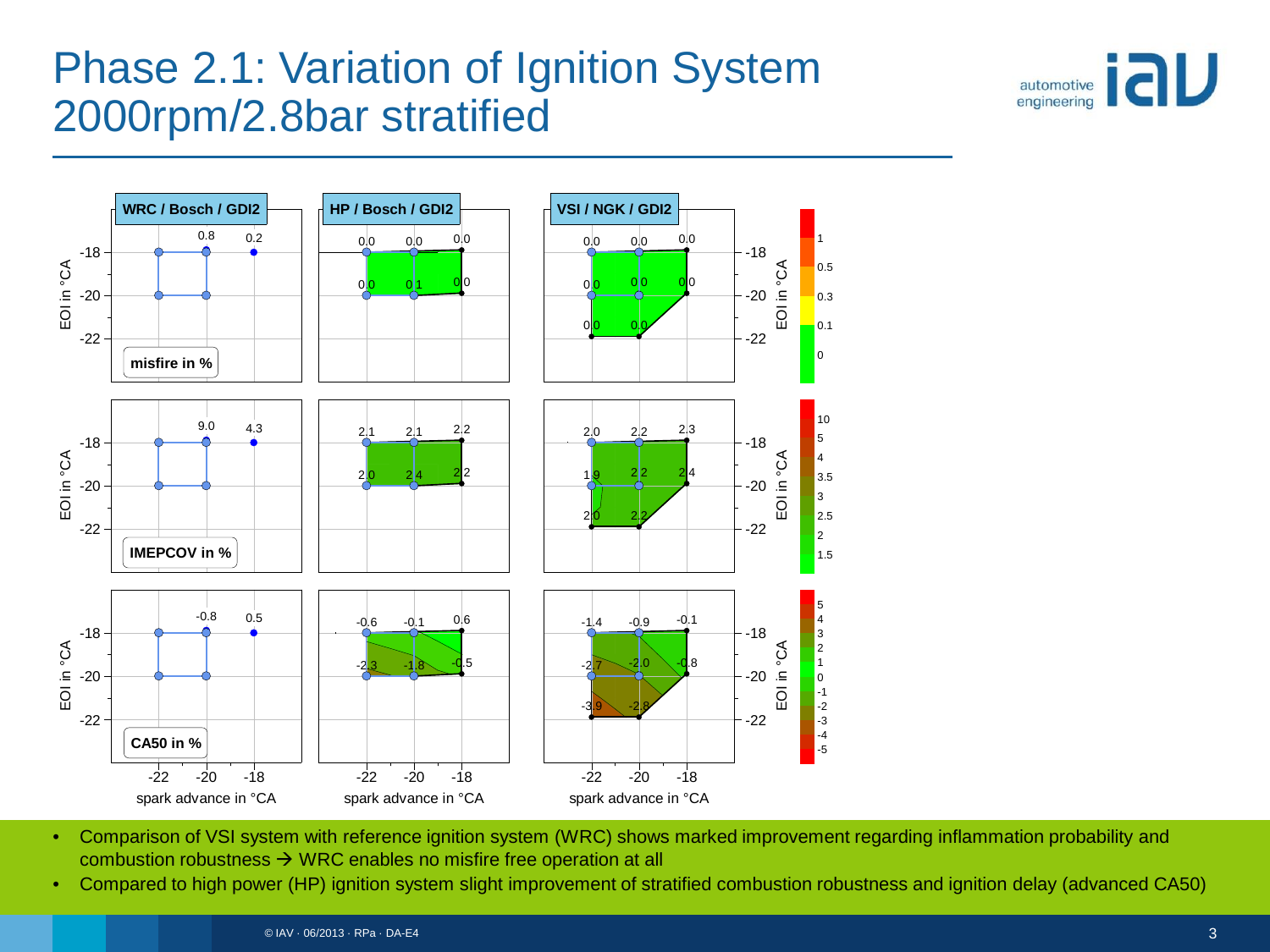# Phase 2.1: Variation of Ignition System 1500rpm/7bar stratified



#### **Goal of Variation:**

- Evaluation of best ignition system for robust misfire free operation in stratified mode at optimised injector position (GDI InjPos +2)
- Comparison of Ambixtra VSI system to WRC standard ignition system and a prototype high power ignition system

#### **Conduction of Variation:**

- Variation of EOI/SA with 2°CA step width
- Limits for variation: Misfire

 $-$  IMEPCOV = 5%

| speed:       | 1500rpm  |
|--------------|----------|
| IMEP:        | 7.0bar   |
| MAP:         | 1600mbar |
| EGR:         | 0%       |
| prail:       | 200bar   |
| <b>EOI1:</b> | var.     |
| $SA^+$       | var.     |

| injector type:   | <b>GDI-MH</b>  |
|------------------|----------------|
| injector nozzle: | GDI InjPos +2  |
| ignition system: | VSI / WRC / HP |
| spark plug:      | NGK / Bosch    |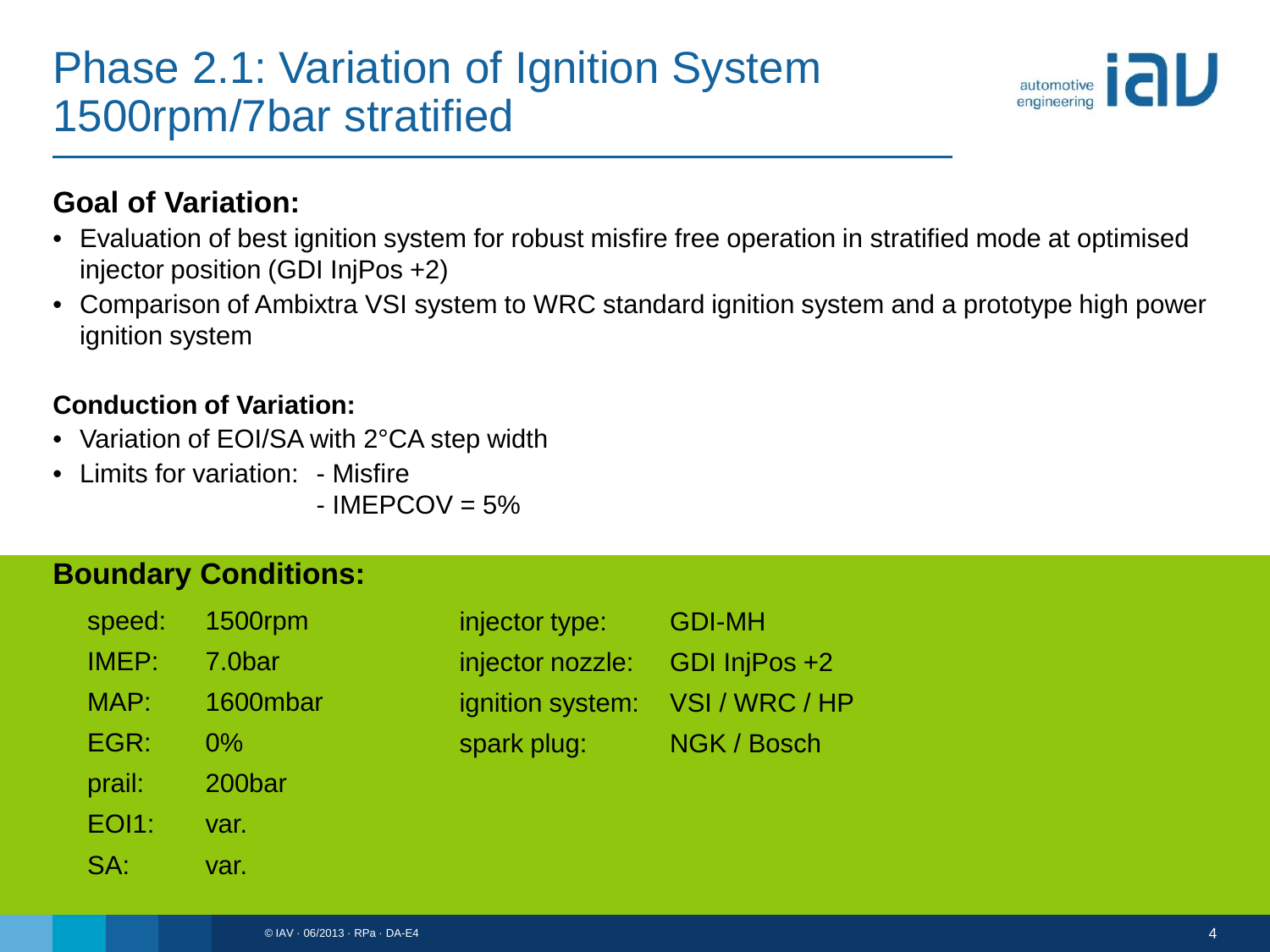# Phase 2.1: Variation of Ignition System 1500rpm/7bar stratified





- Comparison of VSI system with reference ignition system (WRC) shows marked improvement regarding inflammation probability and combustion robustness  $\rightarrow$  WRC enables no misfire free operation at all
- Compared to high power (HP) ignition system improvement of stratified combustion robustness and ignition delay (advanced CA50)
- VSI system especially enables misfire free operation of retarded SA (to EOI) and thus application of ISFC and soot beneficial settings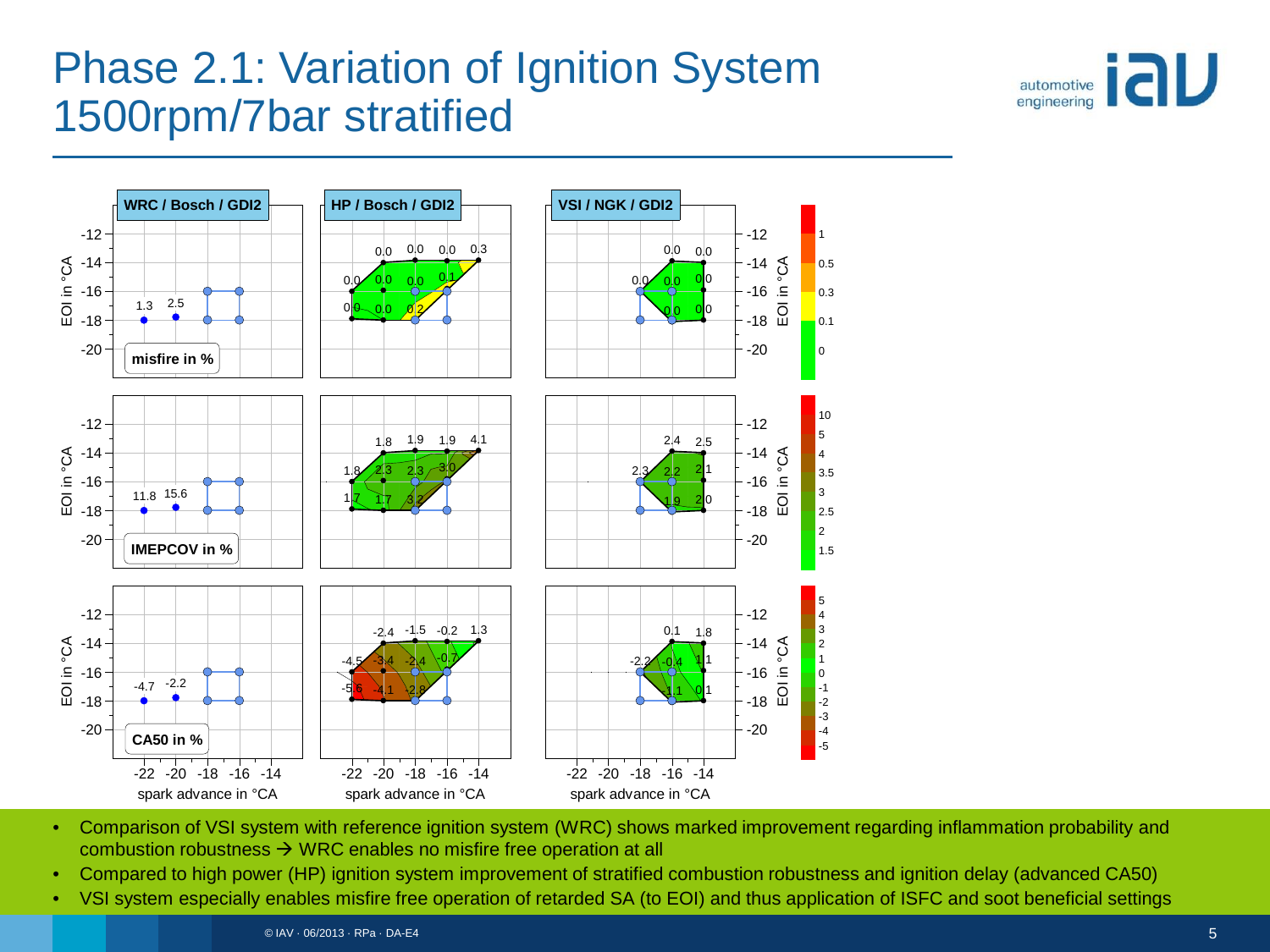# Phase 2.2: Variation of Lambda 1500rpm/7bar homogenous



#### **Goal of Variation:**

- Investigation of lean burn capability in homogeneous mode
- Comparison of Ambixtra VSI system to WRC standard ignition system

#### **Conduction of Variation:**

- Variation of Lambda with fixed step width until stability limit
- Limits for variation: Misfire

 $-$  IMEPCOV = 5%

| speed:       | 1500rpm           |
|--------------|-------------------|
| IMEP:        | 7.0bar            |
| Lambda:      | var.              |
| EGR:         | 0%                |
| prail:       | 200bar            |
| <b>SOI1:</b> | $-300^{\circ}$ CA |
| CA50:        | 8°CA              |

| injector type:   | <b>GDI-MH</b>       |
|------------------|---------------------|
| injector nozzle: | <b>GDI InjPos 0</b> |
| ignition system: | WRC / VSI           |
| spark plug:      | <b>Bosch / Beru</b> |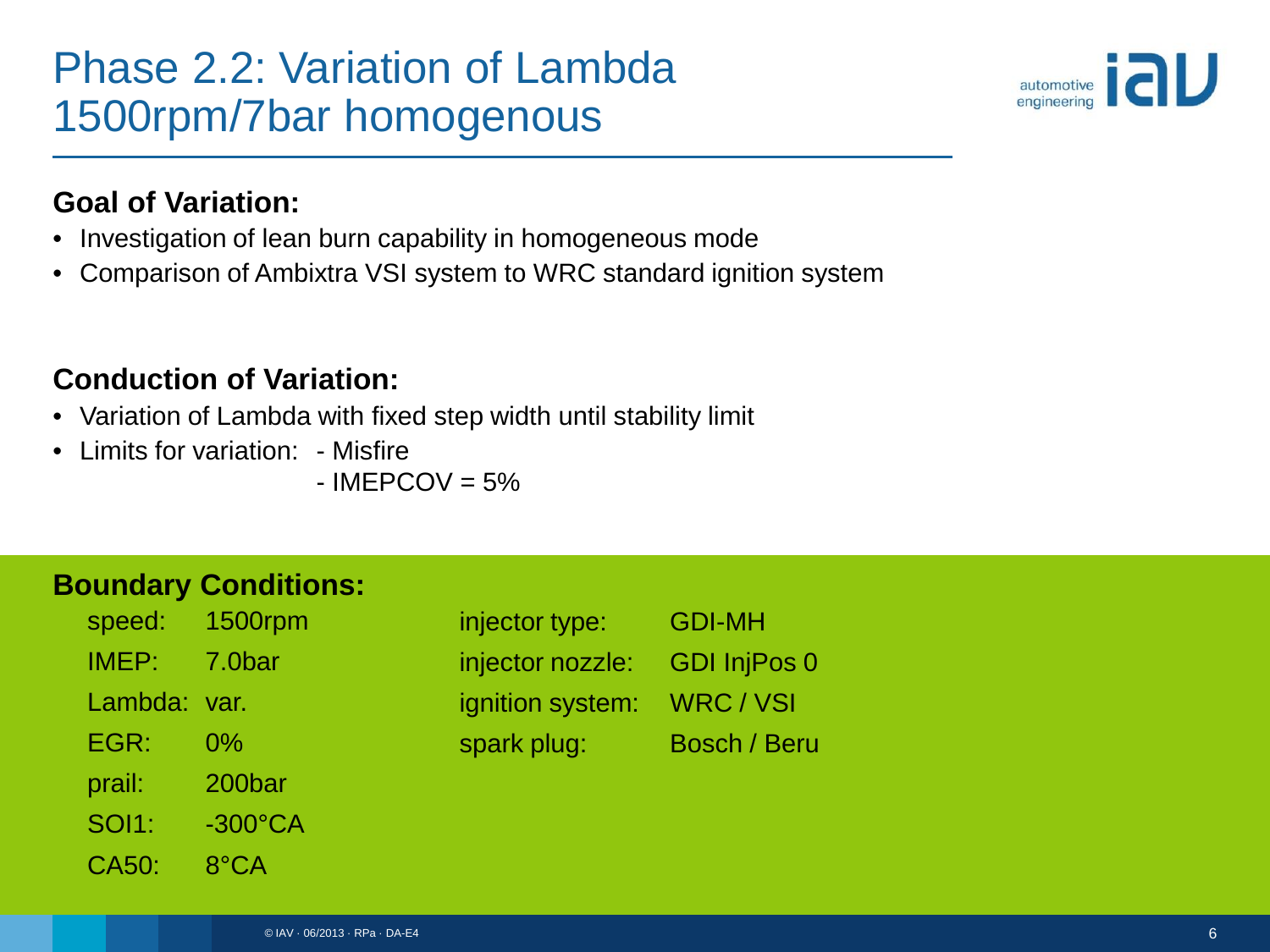# Phase 2.2: Variation of Lambda 1500rpm/7bar homogenous





• At 1500rpm/7bar in general also similar results with VSI and WRC

 $\rightarrow$  VSI tends to provide very little advantages in enlenament capability  $\rightarrow$  0.05 to 0.1 units

• No diffenerces in combustion performance (inigiton delay, combustion duration)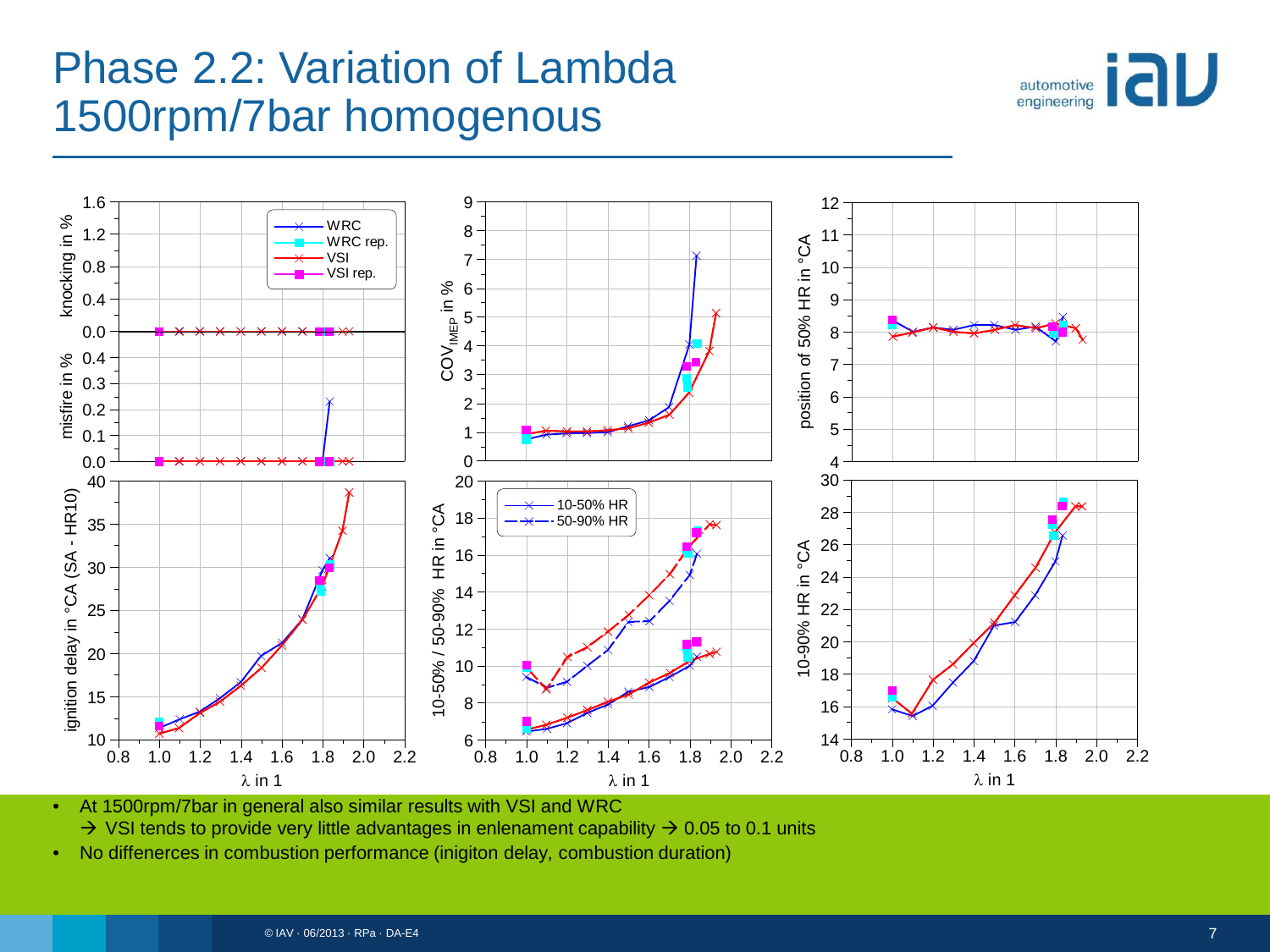# Phase 2.2: Variation of EGR 1500rpm/7bar homogenous lean



#### **Goal of Variation:**

- Investigation of EGR tolerance in homogeneous mode under lean conditions
- Comparison of Ambixtra VSI system to WRC standard ignition system

#### **Conduction of Variation:**

- Variation of EGR and Lambda with fixed step width until stability limit
- Limits for variation: Misfire

 $-$  IMEPCOV = 5%

| speed:    | 1500rpm           |
|-----------|-------------------|
| IMEP:     | 7.0bar            |
| Lambda: I | var.              |
| EGR:      | var.              |
| prail:    | 200bar            |
| SOI1:     | $-300^{\circ}$ CA |
| CA50:     | 8°CA              |

| injector type:   | <b>GDI-MH</b>       |
|------------------|---------------------|
| injector nozzle: | <b>GDI InjPos 0</b> |
| ignition system: | WRC / VSI           |
| spark plug:      | <b>Bosch / Beru</b> |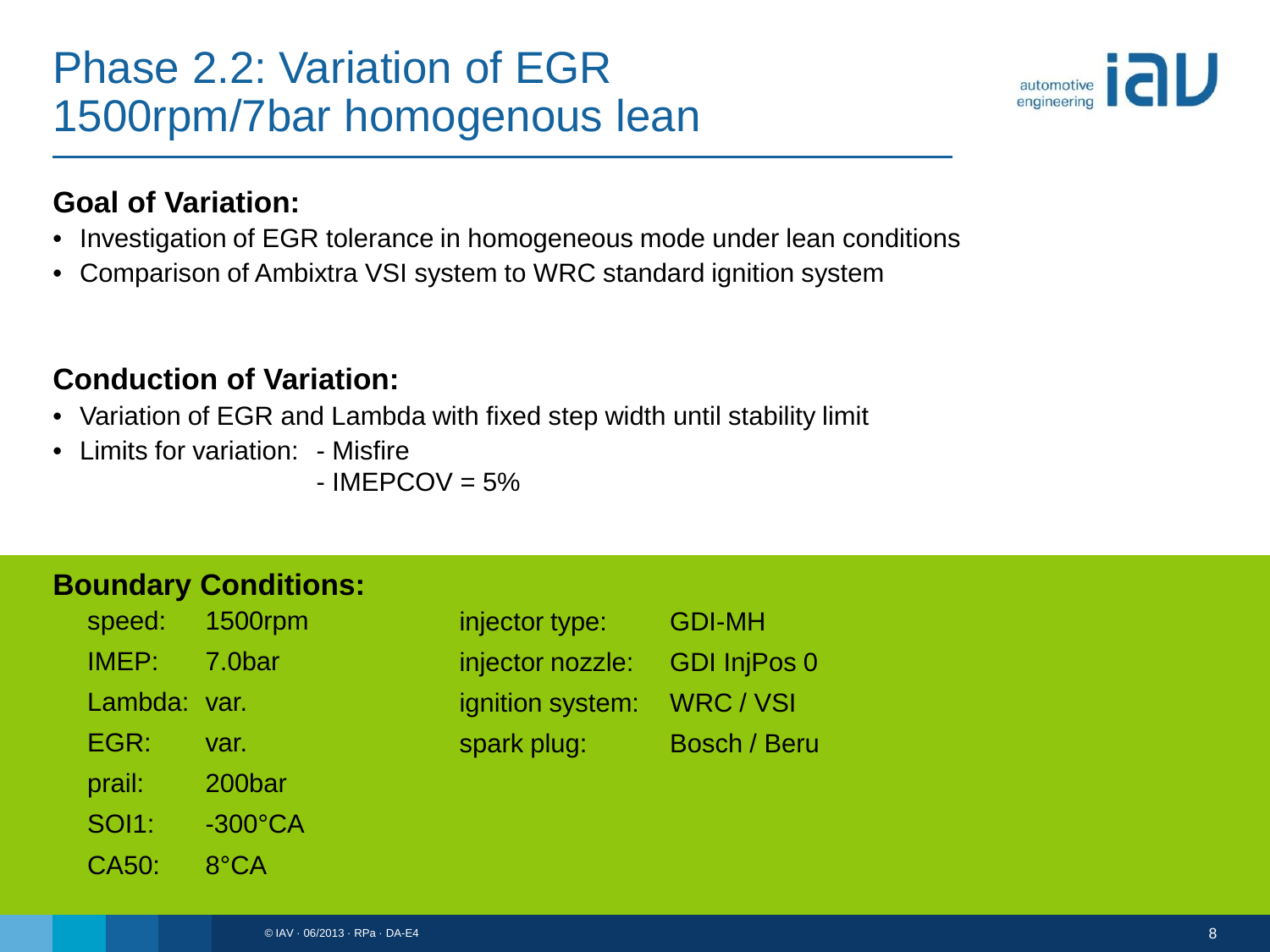# Phase 2.2: Variation of EGR 1500rpm/7bar homogenous lean





• Comparable results for both systems during operation on dilution limit with air + EGR

• High IMEPCOV with WRC configuration caused by single misfiring

 $\rightarrow$  however as described before, stability/misfire limit is very sensitive to engine history/condition

 $\rightarrow$  repetition with WRC system shows similar IMEPCOV as VSI